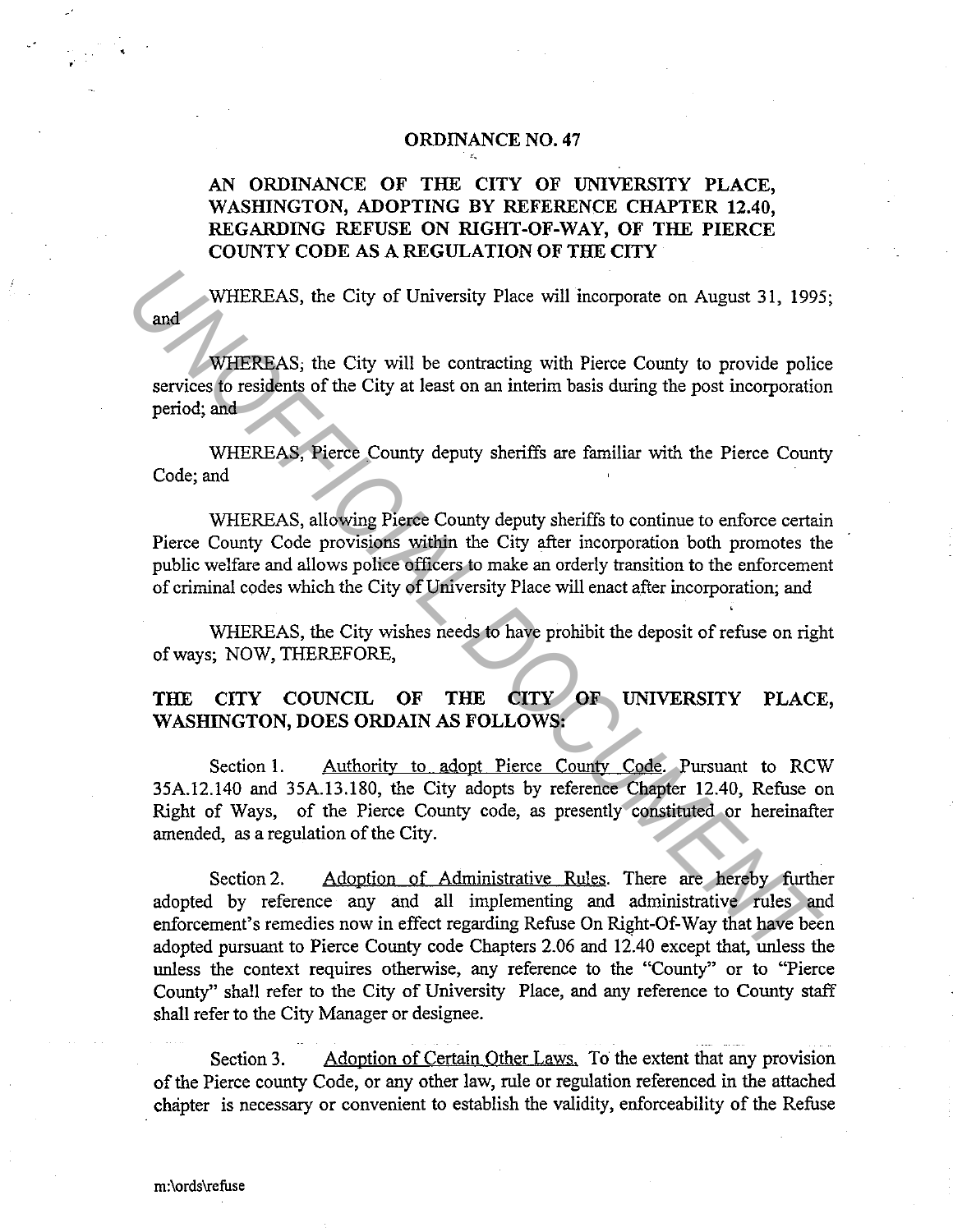Of Right-Of-Way chapter, then such provision of the Pierce County Code and Chapter, or other law, rule or regulation, is hereby adopted by reference. ·

Section 4. Severability. Should any section, paragraph, sentence, clause or phrase of this Ordinance, or its application to any person or circumstance, be declared unconstitutional or otherwise invalid for any reason, or should any portion of this Ordinance be preempted by state or federal law or regulation, such decision or preemption shall not affect the validity of the remaining portions of this Ordinance or its application to other persons or circumstances. Premption shall not affect the validity of the remaining portions, such decision of merchand not affect the validity of the remaining portions of this Ordinance or implication. Such that the validity of the content of the

Section 5. • Effective Date and Publication. A summary of this ordinance consisting of its title shall be published in the official newspaper of the City. This ordinance shall take effect and be in full force on the date of incorporation.

**PASSED BY THE CITY COUNCIL ON AUGUST 21, 1995** 

**ATTEST:** 

Susan Matthew, Interim City Clerk

### **APPROVED AS TO FORM:**

**Ales & Resservement City Attorney** 

Date of Publication: August 24, 1995 Effective Date: August 31, 1995